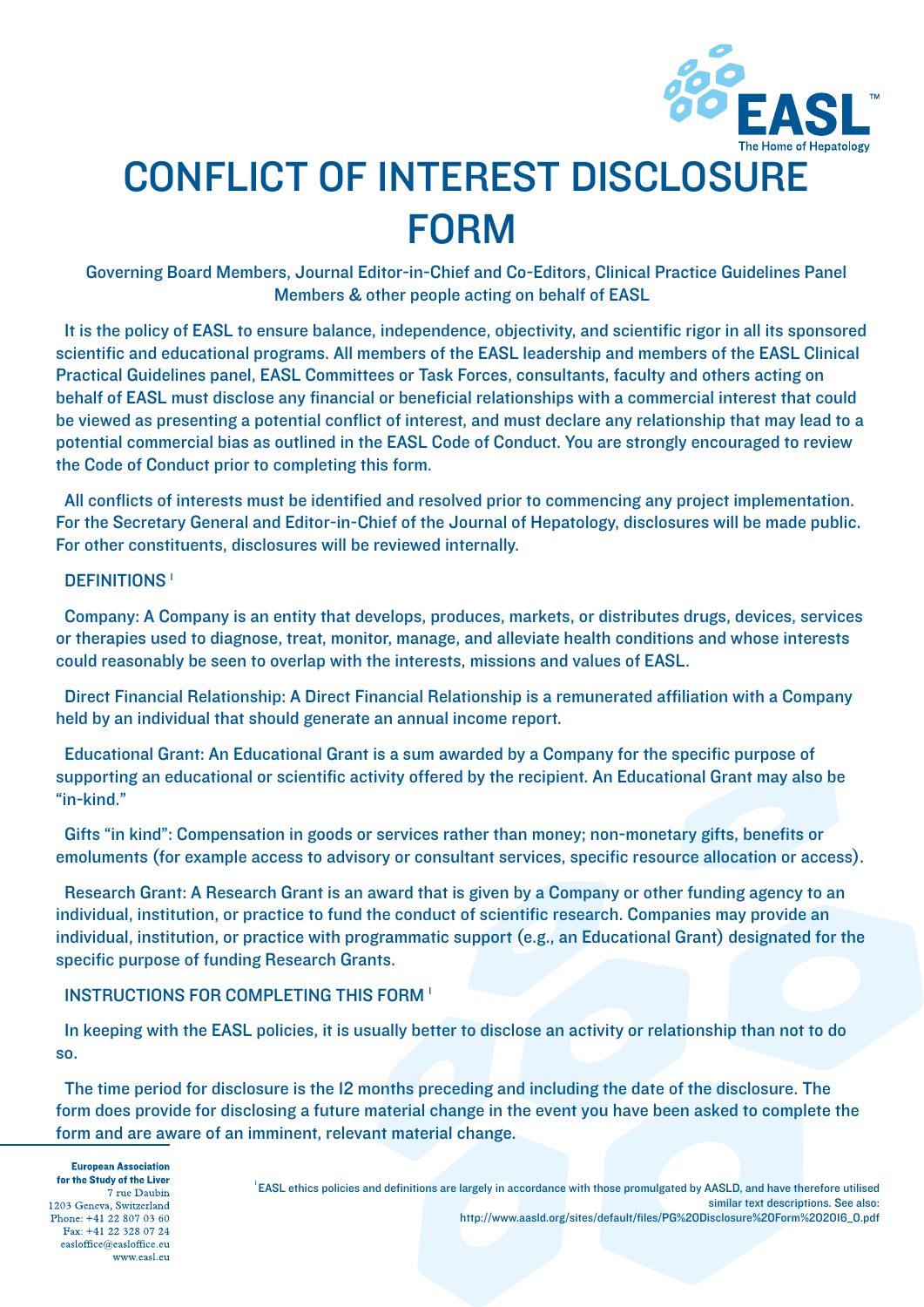

#### 1. IDENTIFYING INFORMATION

First name and Last name should be provided as reflected in the EASL Membership Directory.

#### 2. DISCLOSURE STATEMENT

You should report all relevant sources of revenue paid, or promised to be paid, either directly to you, or to your institution on your behalf, over the preceding 12 months and including the date of the disclosure.

For Grants, disclose support only from entities that are, or might be, defined as a Company within the definition provided in EASL Code and in the "definitions" section.

Public funding sources such as government agencies, charitable associations, etc., generally need not be disclosed. However, in the event that a particular relationship with one of these public funding sources might be perceived as creating an actual or potential conflict of interest, disclose the relationship and provide relevant information in the Comments entry. Similarly, any royalties (defined as use-based payments made to you or your institution as the holder of a patent, copyright, registered trademark, or other property) should be disclosed.

## PERSONAL INFORMATION

| <b>I LIIDUITE IN URINATION</b>                                            |               |
|---------------------------------------------------------------------------|---------------|
| <b>First name:</b>                                                        |               |
| Last name:                                                                |               |
| <b>Reason for disclosure:</b>                                             | Please select |
| <b>Date</b>                                                               |               |
|                                                                           |               |
|                                                                           |               |
|                                                                           |               |
|                                                                           |               |
|                                                                           |               |
|                                                                           |               |
| <b>European Association</b><br>for the Study of the Liver<br>7 rue Daubin |               |

1203 Geneva, Switzerland Phone: +41 22 807 03 60 Fax: +41 22 328 07 24 easloffice@easloffice.eu www.easl.en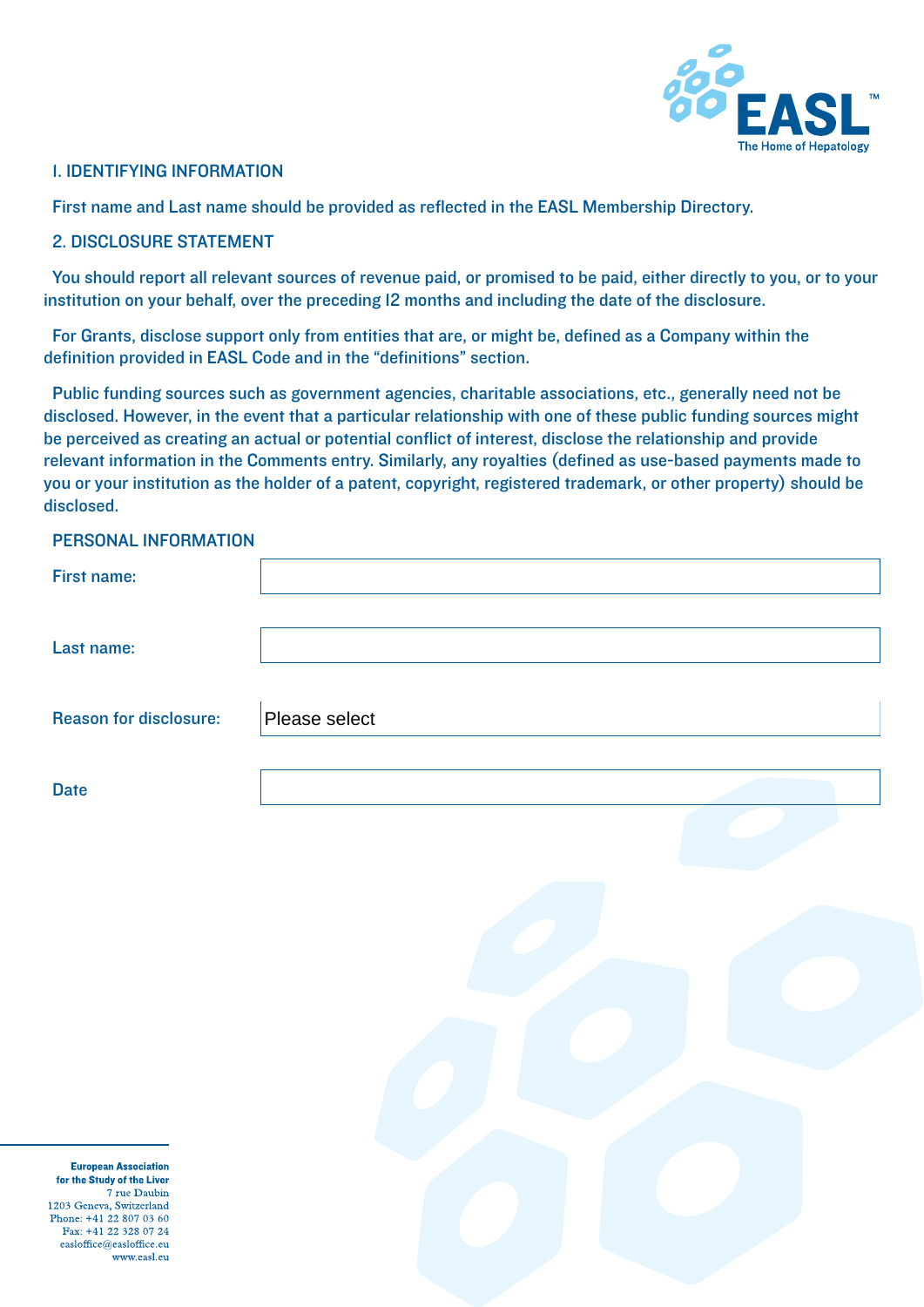

#### DISCLOSURE STATEMENT

Within the last 12 months, do you have or have you had financial or other relationships / activities that could be perceived to influence or that give appearance of potentially influencing your EASL related activities?

| Yes<br>No |
|-----------|
|-----------|

If yes, please complete the following sections according to relationship category / categories that are applicable to you.



**European Association** for the Study of the Liver 7 rue Daubin 1203 Geneva, Switzerland<br>Phone: +41 22 807 03 60 Fax: +41 22 328 07 24  $\mathsf{easloffice}\xspace @ \mathsf{easloffice.eu}$ www.easl.eu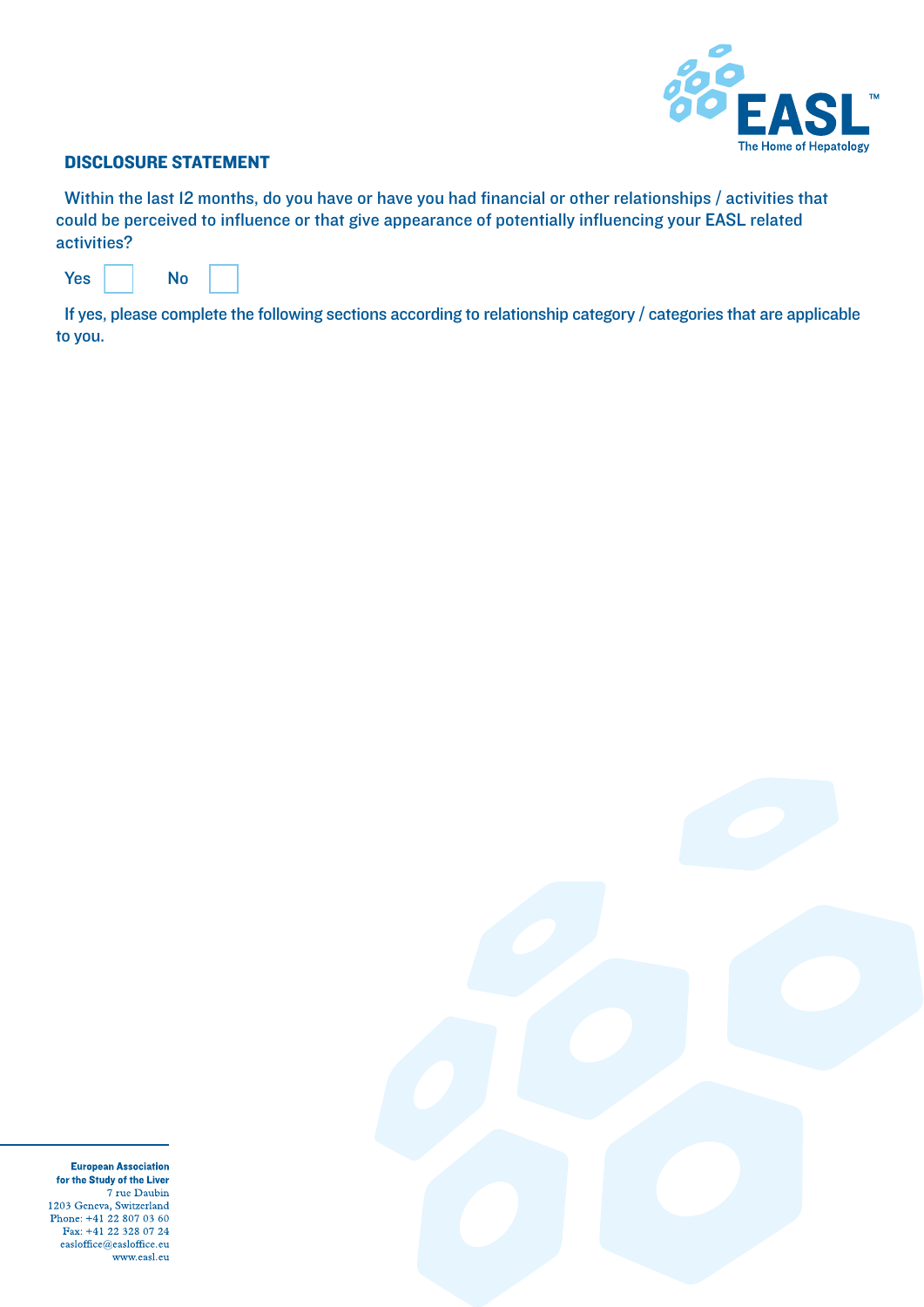## **1. Governing Board Position in related International Society or Foundation (except the EILF)**



# **2. Consultant / Advisor for pharmaceutical and biomedical industries**

| Organisation / Company name |               |                     |  |
|-----------------------------|---------------|---------------------|--|
|                             |               | You                 |  |
|                             | Money paid to | Institution         |  |
|                             |               | <b>Below 20 000</b> |  |
|                             | Amount €      | 20 000 -50 000      |  |
|                             |               | More than 50 000    |  |
|                             |               | You                 |  |
|                             | Money paid to | Institution         |  |
|                             |               | <b>Below 20 000</b> |  |
|                             | Amount €      | 20 000 -50 000      |  |
|                             |               | More than 50 000    |  |
|                             | Money paid to | You                 |  |
|                             |               | Institution         |  |
|                             | Amount €      | <b>Below 20 000</b> |  |
|                             |               | 20 000 -50 000      |  |
|                             |               | More than 50 000    |  |
|                             |               | You                 |  |
|                             | Money paid to | Institution         |  |
|                             |               | <b>Below 20 000</b> |  |
|                             | Amount €      | 20 000 - 50 000     |  |
|                             |               | More than 50 000    |  |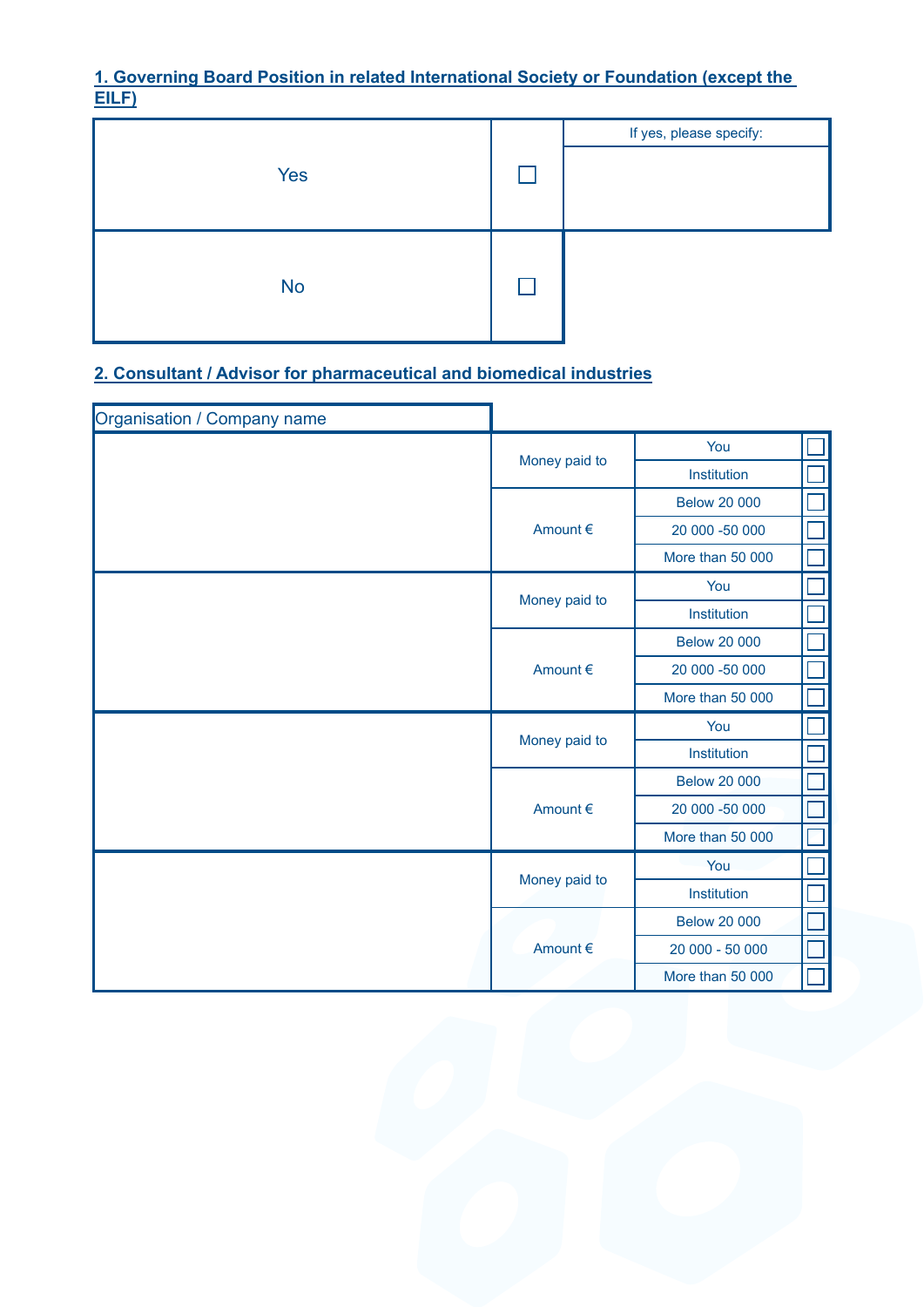**3. Speaker or author in educational activities supported by industry for promotional purposes** 

| Organisation / Company name |                  |                   |  |
|-----------------------------|------------------|-------------------|--|
|                             |                  | You               |  |
|                             | Money paid to    | Institution       |  |
|                             |                  | <b>Below 5000</b> |  |
|                             | Amount €         | $5000 - 10000$    |  |
|                             |                  | 10 000 - 20 000   |  |
|                             |                  | More than 20 000  |  |
|                             |                  | You               |  |
|                             | Money paid to    | Institution       |  |
|                             |                  | <b>Below 5000</b> |  |
|                             |                  | $5000 - 10000$    |  |
| Amount €                    | 10 000 - 20 000  |                   |  |
|                             |                  | More than 20 000  |  |
|                             | Money paid to    | You               |  |
|                             |                  | Institution       |  |
|                             | Amount €         | <b>Below 5000</b> |  |
|                             |                  | $5000 - 10000$    |  |
|                             |                  | 10 000 - 20 000   |  |
|                             |                  | More than 20 000  |  |
|                             | Money paid to    | You               |  |
|                             |                  | Institution       |  |
| Amount €                    |                  | <b>Below 5000</b> |  |
|                             | $5000 - 10000$   |                   |  |
|                             | 10 000 - 20 000  |                   |  |
|                             | More than 20 000 |                   |  |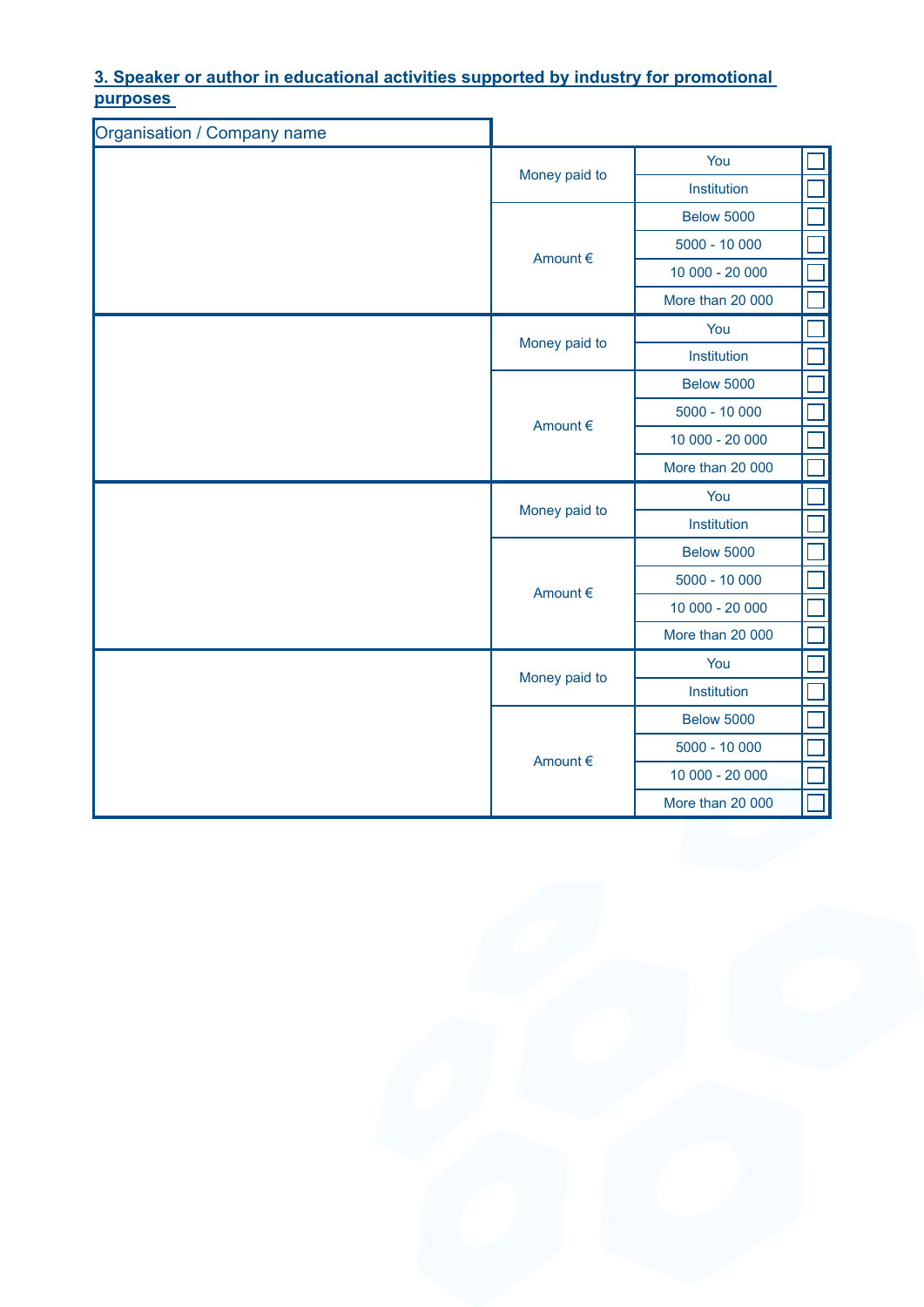## **4. Speaker in industry sponsored satellite activities during official EASL meetings**

| Organisation / Company name |               |                   |  |
|-----------------------------|---------------|-------------------|--|
|                             |               | You               |  |
|                             | Money paid to | Institution       |  |
|                             | Amount €      | <b>Below 5000</b> |  |
|                             |               | 5000-10000        |  |
|                             |               | You               |  |
|                             | Money paid to | Institution       |  |
|                             | Amount €      | <b>Below 5000</b> |  |
|                             |               | 5000-10000        |  |
|                             | Money paid to | You               |  |
|                             |               | Institution       |  |
|                             | Amount €      | <b>Below 5000</b> |  |
|                             |               | 5000-10000        |  |
|                             | Money paid to | You               |  |
|                             |               | Institution       |  |
|                             |               | <b>Below 5000</b> |  |
|                             | Amount €      | 5000-10000        |  |

**5. Employee, Officer, Director in a corporate company producing / marketing / distributing devices, drugs, etc.\***

| Organisation / Company name |  |
|-----------------------------|--|
|                             |  |
|                             |  |
|                             |  |
|                             |  |
|                             |  |
|                             |  |
|                             |  |
|                             |  |
|                             |  |
|                             |  |
|                             |  |
|                             |  |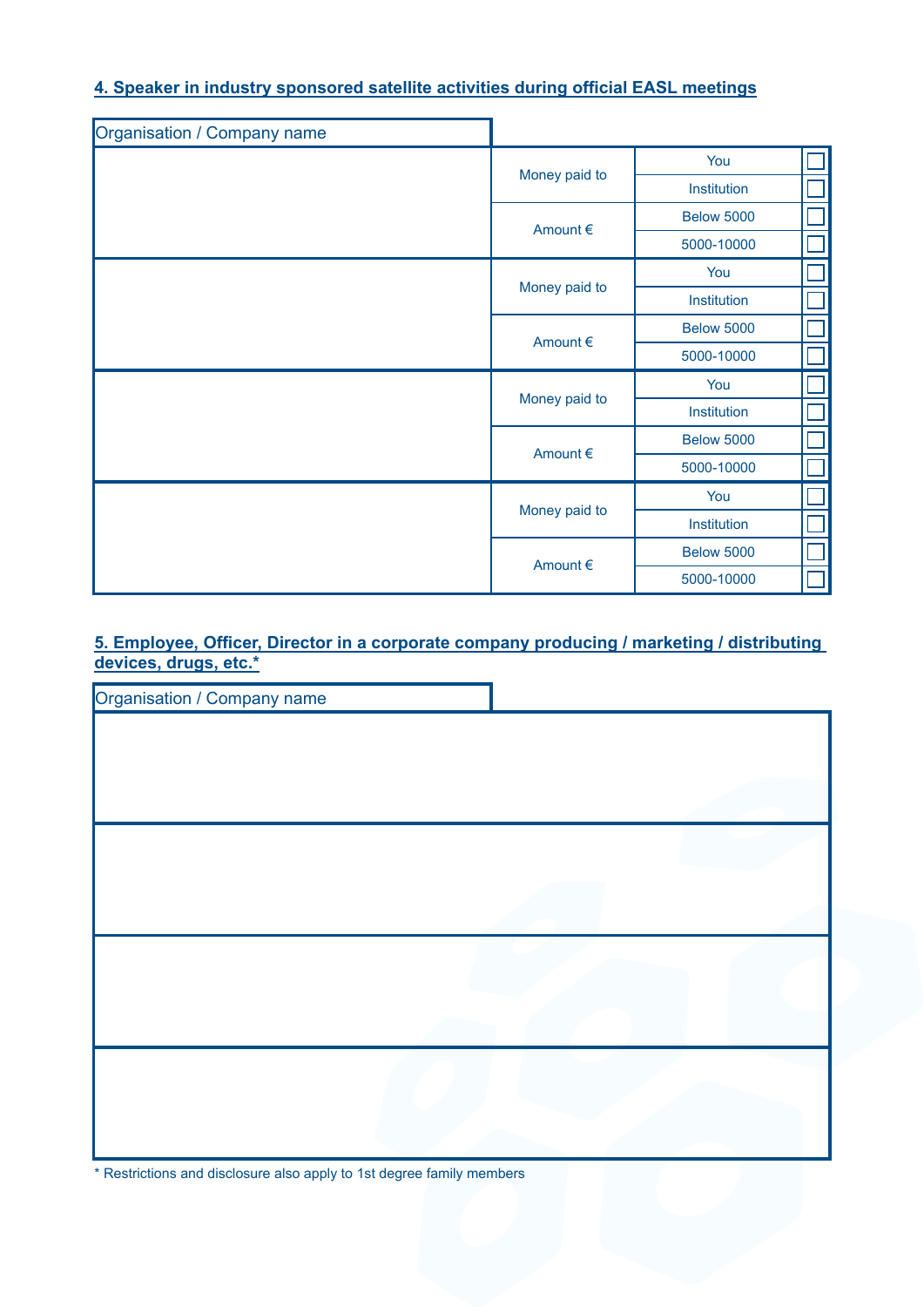# **6. Employee, Officer, Director or stock holder\* in University start-up or spin-off\*\***

| Organisation / Company name |               |                     |  |
|-----------------------------|---------------|---------------------|--|
| Money paid to               | You           |                     |  |
|                             | Institution   |                     |  |
|                             |               | <b>Below 10 000</b> |  |
|                             | Amount €      | 10 000 - 50 000     |  |
|                             |               | More than 50 000    |  |
|                             |               | You                 |  |
|                             | Money paid to | Institution         |  |
|                             |               | <b>Below 10 000</b> |  |
|                             | Amount €      | 10 000 - 50 000     |  |
|                             |               | More than 50 000    |  |
|                             | Money paid to | You                 |  |
|                             |               | Institution         |  |
|                             | Amount €      | <b>Below 10 000</b> |  |
|                             |               | 10 000 - 50 000     |  |
|                             |               | More than 50 000    |  |
|                             |               | You                 |  |
|                             | Money paid to | Institution         |  |
|                             | Amount €      | <b>Below 10 000</b> |  |
|                             |               | 10 000 - 50 000     |  |
|                             |               | More than 50 000    |  |

\*If stockholder, please indicate amount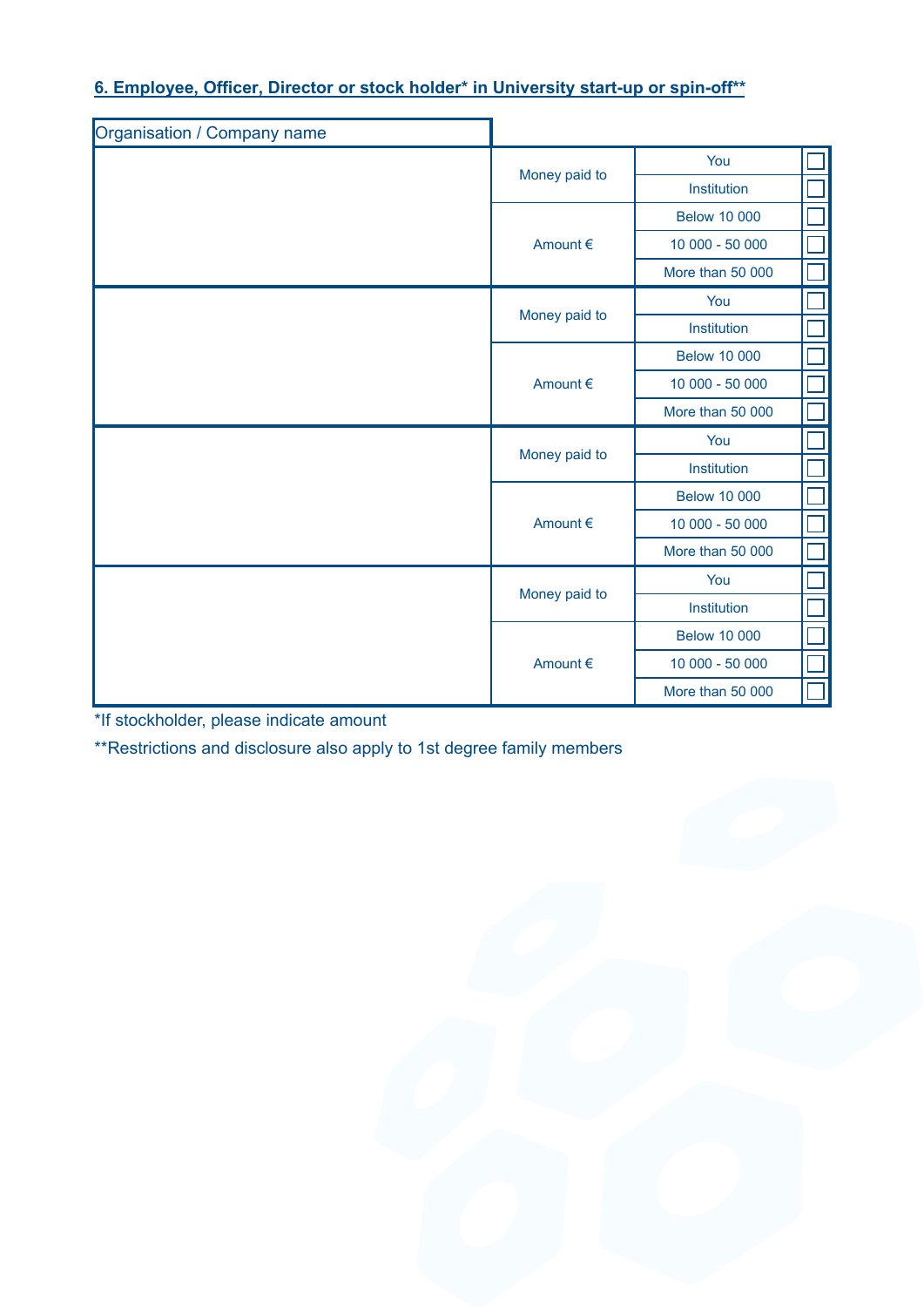### **7. Stock/Stock Options in pharmaceutical and biomedical industries and companies engaging in EASL activities\***

| Organisation / Company name |               |                     |  |
|-----------------------------|---------------|---------------------|--|
|                             | Money paid to | You                 |  |
|                             |               | Institution         |  |
|                             |               | <b>Below 10 000</b> |  |
|                             | Amount €      | 10 000 - 50 000     |  |
|                             |               | More than 50 000    |  |
|                             |               | You                 |  |
|                             | Money paid to | Institution         |  |
|                             |               | <b>Below 10 000</b> |  |
|                             | Amount €      | 10 000 - 50 000     |  |
|                             |               | More than 50 000    |  |
|                             | Money paid to | You                 |  |
|                             |               | Institution         |  |
|                             | Amount €      | <b>Below 10 000</b> |  |
|                             |               | 10 000 - 50 000     |  |
|                             |               | More than 50 000    |  |
|                             |               | You                 |  |
|                             | Money paid to | Institution         |  |
|                             | Amount €      | <b>Below 10 000</b> |  |
|                             |               | 10 000 - 50 000     |  |
|                             |               | More than 50 000    |  |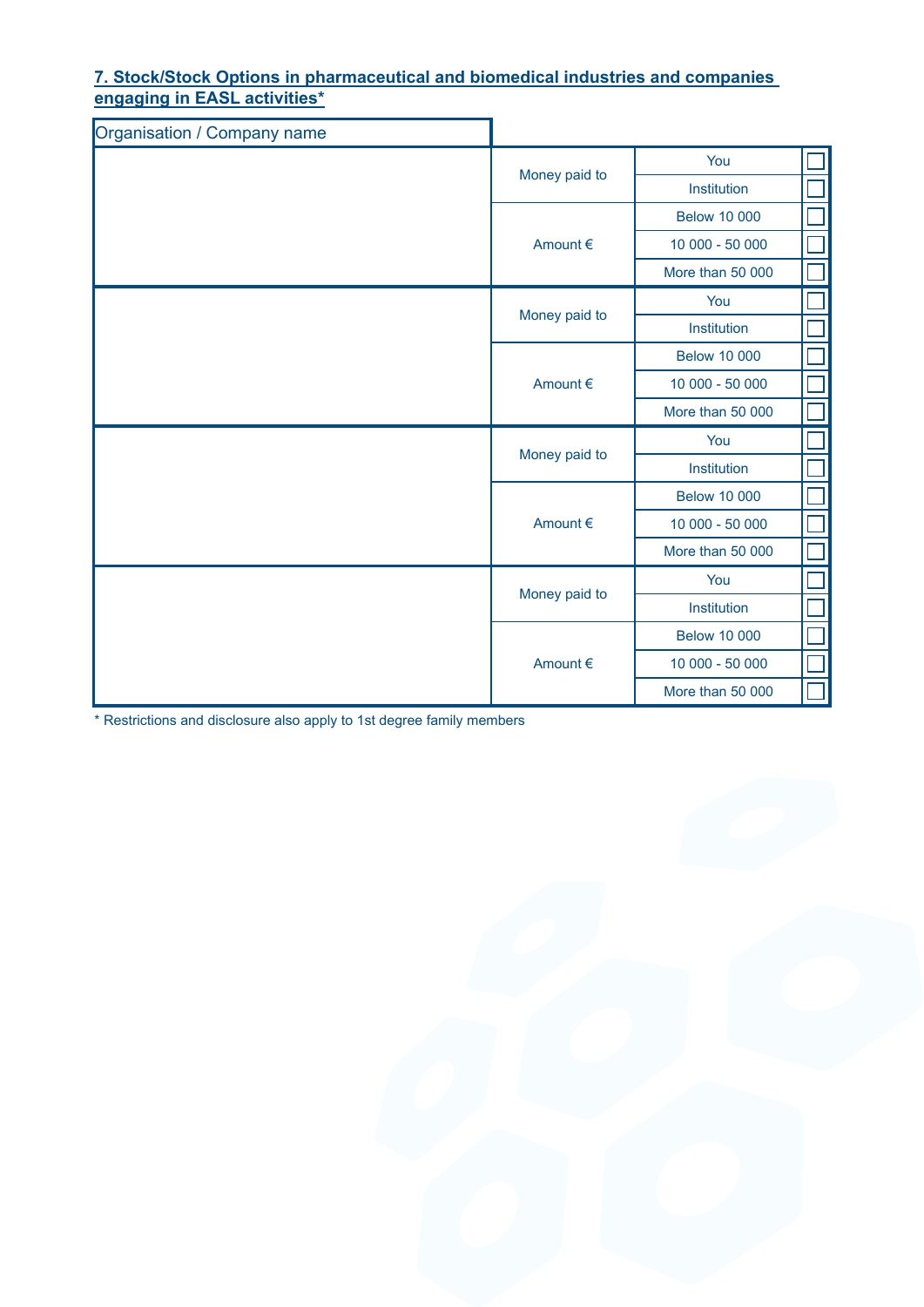# **8. Grants / Research support from pharmaceutical and biomedical industries**

| Organisation / Company name |                   |                     |  |
|-----------------------------|-------------------|---------------------|--|
|                             |                   | You                 |  |
|                             | Money paid to     | Institution         |  |
|                             |                   | <b>Below 10 000</b> |  |
|                             | Amount €          | 10 000 - 50 000     |  |
|                             |                   | 50 000 - 100 000    |  |
|                             |                   | More than 100 000   |  |
|                             |                   | You                 |  |
|                             | Money paid to     | Institution         |  |
|                             |                   | <b>Below 10 000</b> |  |
|                             | Amount €          | 10 000 - 50 000     |  |
|                             |                   | 50 000 - 100 000    |  |
|                             |                   | More than 100 000   |  |
|                             | Money paid to     | You                 |  |
|                             |                   | Institution         |  |
|                             | Amount €          | <b>Below 10 000</b> |  |
|                             |                   | 10 000 - 50 000     |  |
|                             |                   | 50 000 - 100 000    |  |
|                             |                   | More than 100 000   |  |
|                             |                   | You                 |  |
| Money paid to<br>Amount €   |                   | Institution         |  |
|                             |                   | <b>Below 10 000</b> |  |
|                             |                   | 10 000 - 50 000     |  |
|                             |                   | 50 000 - 100 000    |  |
|                             | More than 100 000 |                     |  |

## **9a. Intellectual Property Rights and Patents\***

| Yes           |  |             |  |
|---------------|--|-------------|--|
| No            |  |             |  |
|               |  | You         |  |
| Money paid to |  | Institution |  |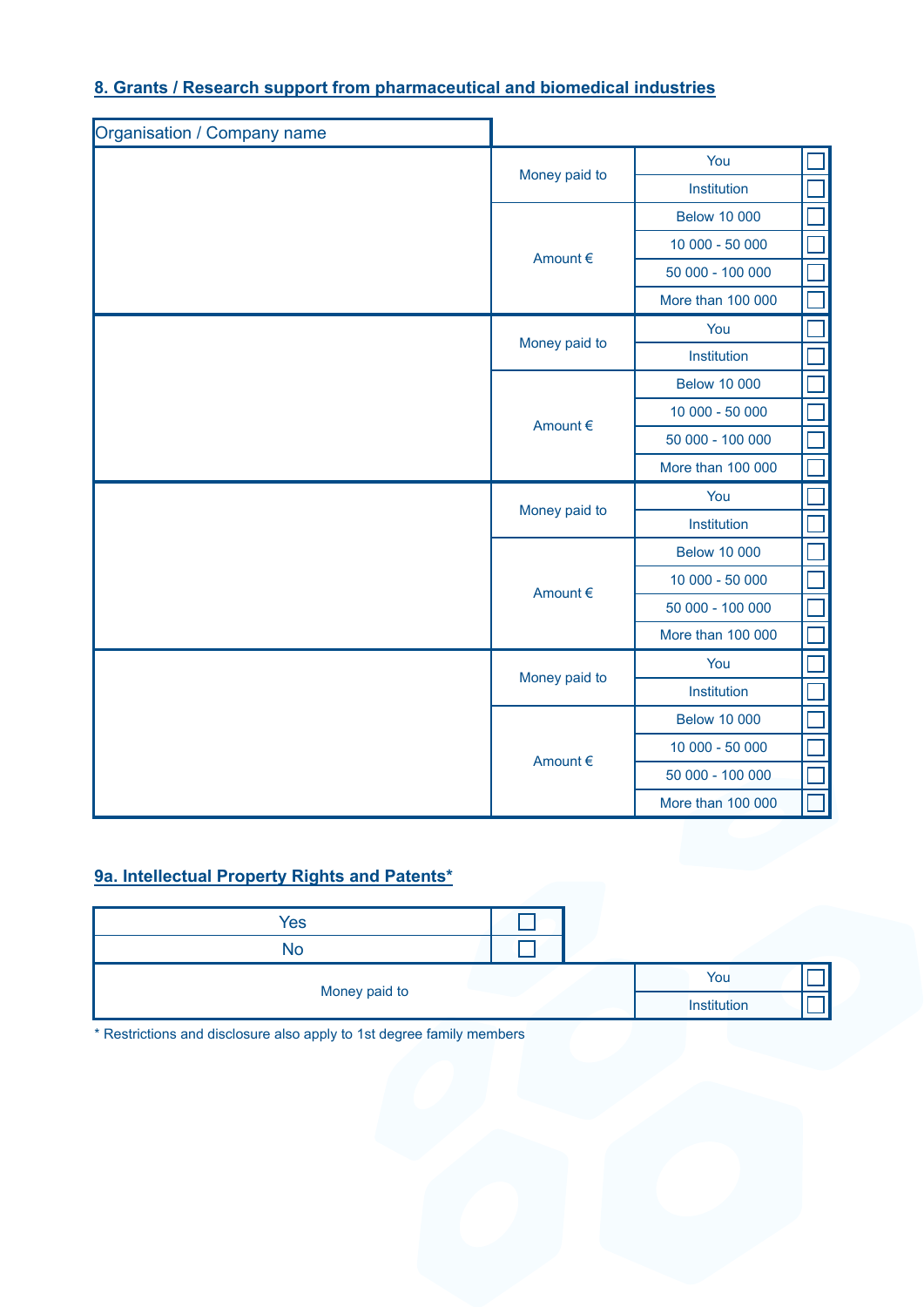# **9b. Royalties\***

| Organisation / Company name |               |                     |  |
|-----------------------------|---------------|---------------------|--|
|                             |               | You                 |  |
|                             | Money paid to | Institution         |  |
|                             |               | <b>Below 10 000</b> |  |
|                             | Amount €      | 10 000 - 50 000     |  |
|                             |               | 50 000 - 100 000    |  |
|                             |               | More than 100 000   |  |
|                             |               | You                 |  |
|                             | Money paid to | Institution         |  |
|                             |               | <b>Below 10 000</b> |  |
|                             | Amount €      | 10 000 - 50 000     |  |
|                             |               | 50 000 - 100 000    |  |
|                             |               | More than 100 000   |  |
|                             | Money paid to | You                 |  |
|                             |               | Institution         |  |
|                             | Amount €      | <b>Below 10 000</b> |  |
|                             |               | 10 000 - 50 000     |  |
|                             |               | 50 000 - 100 000    |  |
|                             |               | More than 100 000   |  |
|                             | Money paid to | You                 |  |
|                             |               | Institution         |  |
| Amount €                    |               | <b>Below 10 000</b> |  |
|                             |               | 10 000 - 50 000     |  |
|                             |               | 50 000 - 100 000    |  |
|                             |               | More than 100 000   |  |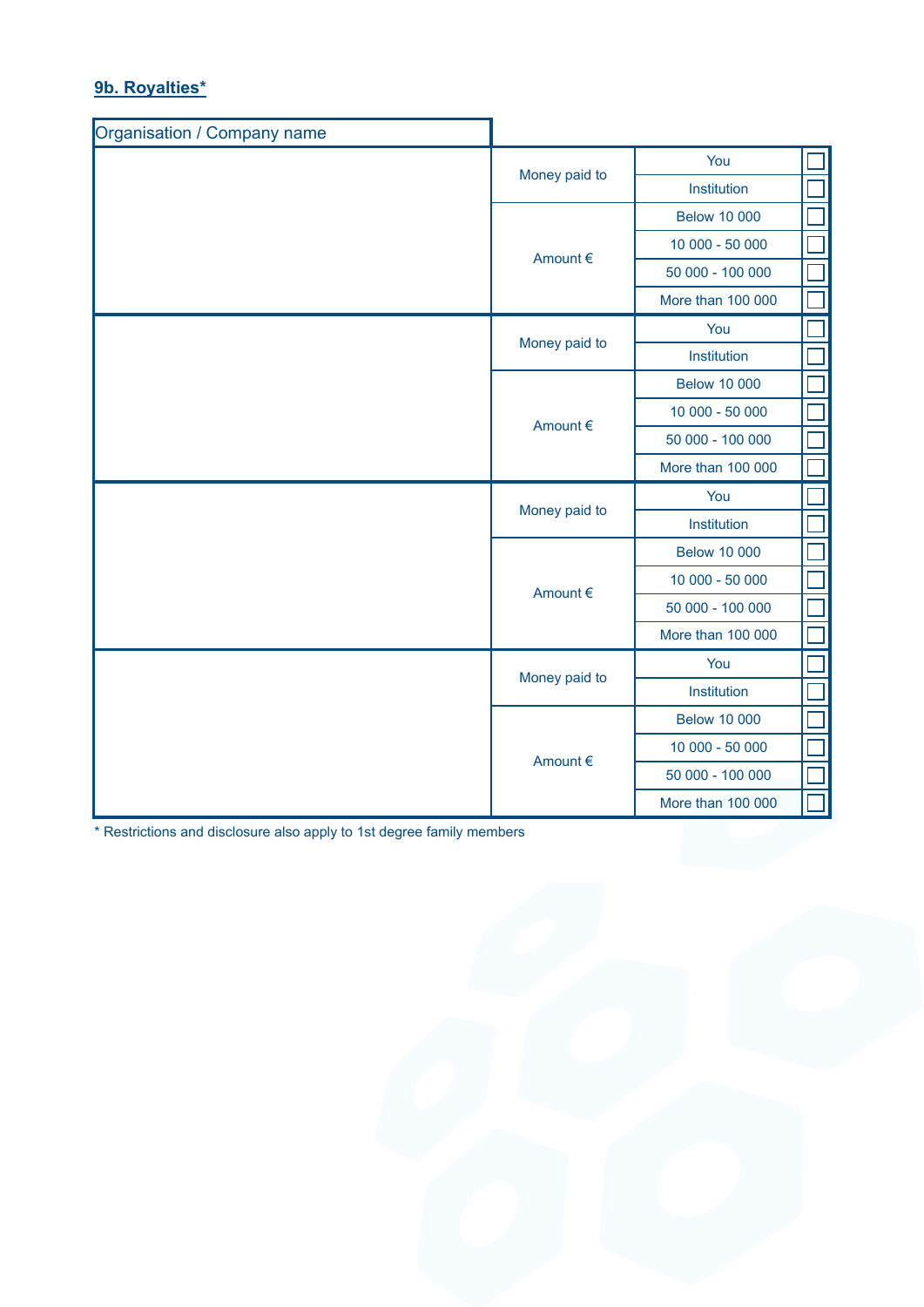## **10. Honoraria and travel for CME if criteria for unrestricted educational content are met**

| Organisation / Company name |               |                   |  |
|-----------------------------|---------------|-------------------|--|
|                             |               | You               |  |
|                             | Money paid to | Institution       |  |
|                             | Amount €      | <b>Below 5000</b> |  |
|                             |               | 5000-10000        |  |
|                             |               | You               |  |
|                             | Money paid to | Institution       |  |
|                             | Amount €      | <b>Below 5000</b> |  |
|                             |               | 5000-10000        |  |
|                             | Money paid to | You               |  |
|                             |               | Institution       |  |
|                             | Amount €      | <b>Below 5000</b> |  |
|                             |               | 5000-10000        |  |
|                             |               | You               |  |
|                             | Money paid to | Institution       |  |
|                             |               | <b>Below 5000</b> |  |
|                             | Amount €      | 5000-10000        |  |

## **11. Pharmaceutical company sponsored Travel and Accomodation to meetings of continental societies**

| Organisation / Company name |               |                   |  |
|-----------------------------|---------------|-------------------|--|
|                             | Money paid to | You               |  |
|                             |               | Institution       |  |
|                             | Amount €      | <b>Below 2000</b> |  |
|                             |               | 2000-5000         |  |
|                             |               | You               |  |
|                             | Money paid to | Institution       |  |
|                             | Amount €      | <b>Below 2000</b> |  |
|                             |               | 2000-5000         |  |
|                             | Money paid to | You               |  |
|                             |               | Institution       |  |
|                             | Amount €      | <b>Below 2000</b> |  |
|                             |               | 2000-5000         |  |
|                             | Money paid to | You               |  |
|                             |               | Institution       |  |
|                             | Amount €      | <b>Below 2000</b> |  |
|                             |               | 2000-5000         |  |